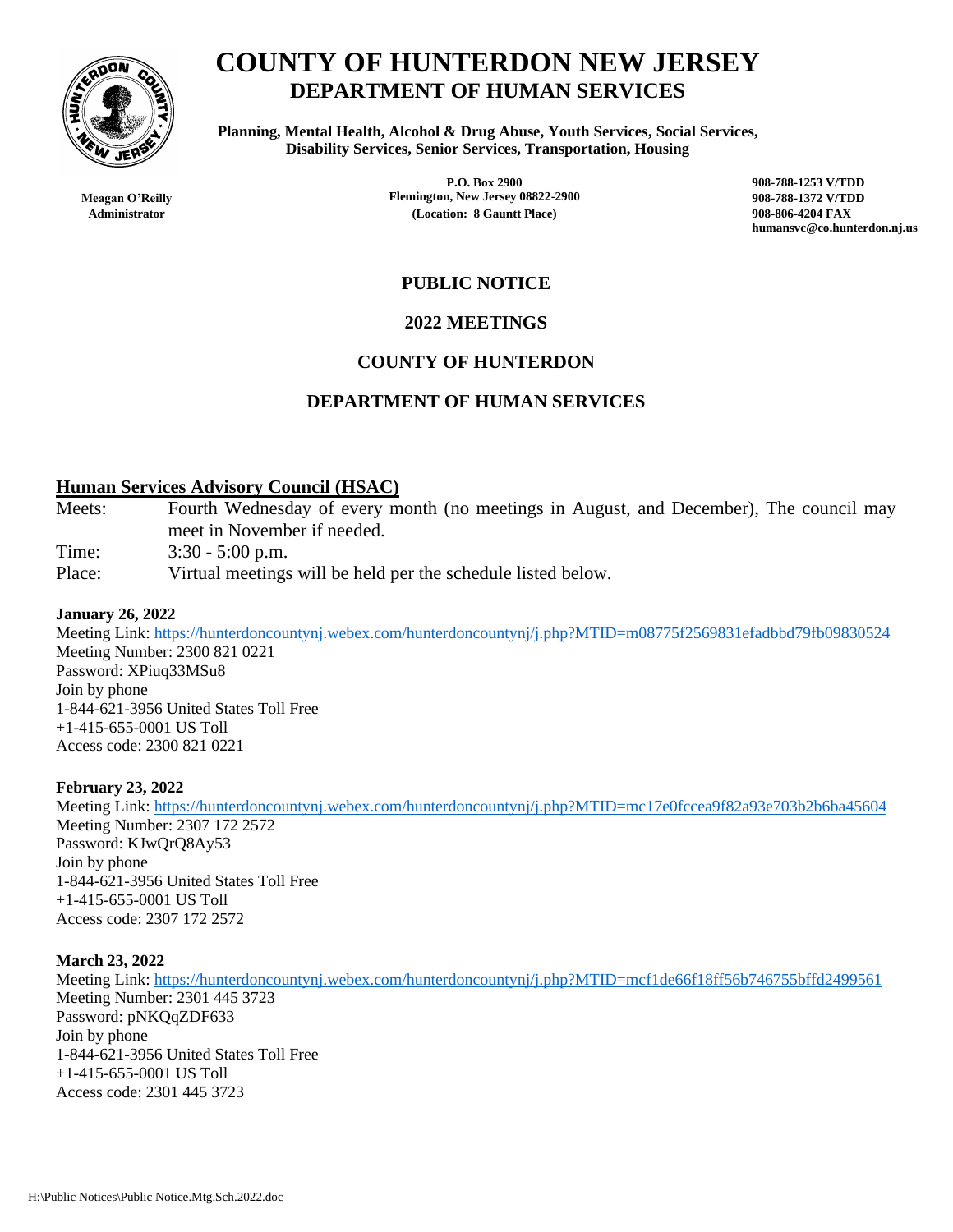### **April 27, 2022**

Meeting Link:<https://hunterdoncountynj.webex.com/hunterdoncountynj/j.php?MTID=m50d29f737376d58f0ffdf76b9e4962bd> Meeting Number: 2318 927 2997 Password: mrW9spiKG23 Join by phone 1-844-621-3956 United States Toll Free +1-415-655-0001 US Toll Access code: 2318 927 2997

### **May 25, 2022**

Meeting Link:<https://hunterdoncountynj.webex.com/hunterdoncountynj/j.php?MTID=ma2a46495d821dbdbb37121da73e7beaf> Meeting Number: 2311 651 5417 Password: CKcHV9Nim85 Join by phone 1-844-621-3956 United States Toll Free +1-415-655-0001 US Toll Access code: 2311 651 5417

### **June 22, 2022**

Meeting Link:<https://hunterdoncountynj.webex.com/hunterdoncountynj/j.php?MTID=mb93b6f49246edaa637f0450fc905d442> Meeting Number: 2318 363 2608 Password: WaDkAxih226 Join by phone 1-844-621-3956 United States Toll Free +1-415-655-0001 US Toll Access code: 2318 363 2608

### **July 27, 2022**

Meeting Link: <https://hunterdoncountynj.webex.com/hunterdoncountynj/j.php?MTID=m054e0bb6c2ca22efc0dc955e691fbf8c> Meeting Number: 2310 416 2762 Password: 6bUGK2Ccyv4 Join by phone 1-844-621-3956 United States Toll Free +1-415-655-0001 US Toll Access code: 2310 416 2762

#### **September 28, 2022**

Meeting Link:<https://hunterdoncountynj.webex.com/hunterdoncountynj/j.php?MTID=m9d1c310d3e8c8c76d8c3c43f702d0ac5> Meeting Number: 2315 259 4591 Password: ZethwptY748 Join by phone 1-844-621-3956 United States Toll Free +1-415-655-0001 US Toll Access code: 2315 259 4591

#### **October 26, 2022**

Meeting Link:<https://hunterdoncountynj.webex.com/hunterdoncountynj/j.php?MTID=mf810b3c06b527e01a6a6ad82c8619e42> Meeting Number: 2314 514 9266 Password: FmnwfC5hs87 Join by phone 1-844-621-3956 United States Toll Free +1-415-655-0001 US Toll Access code: 2314 514 9266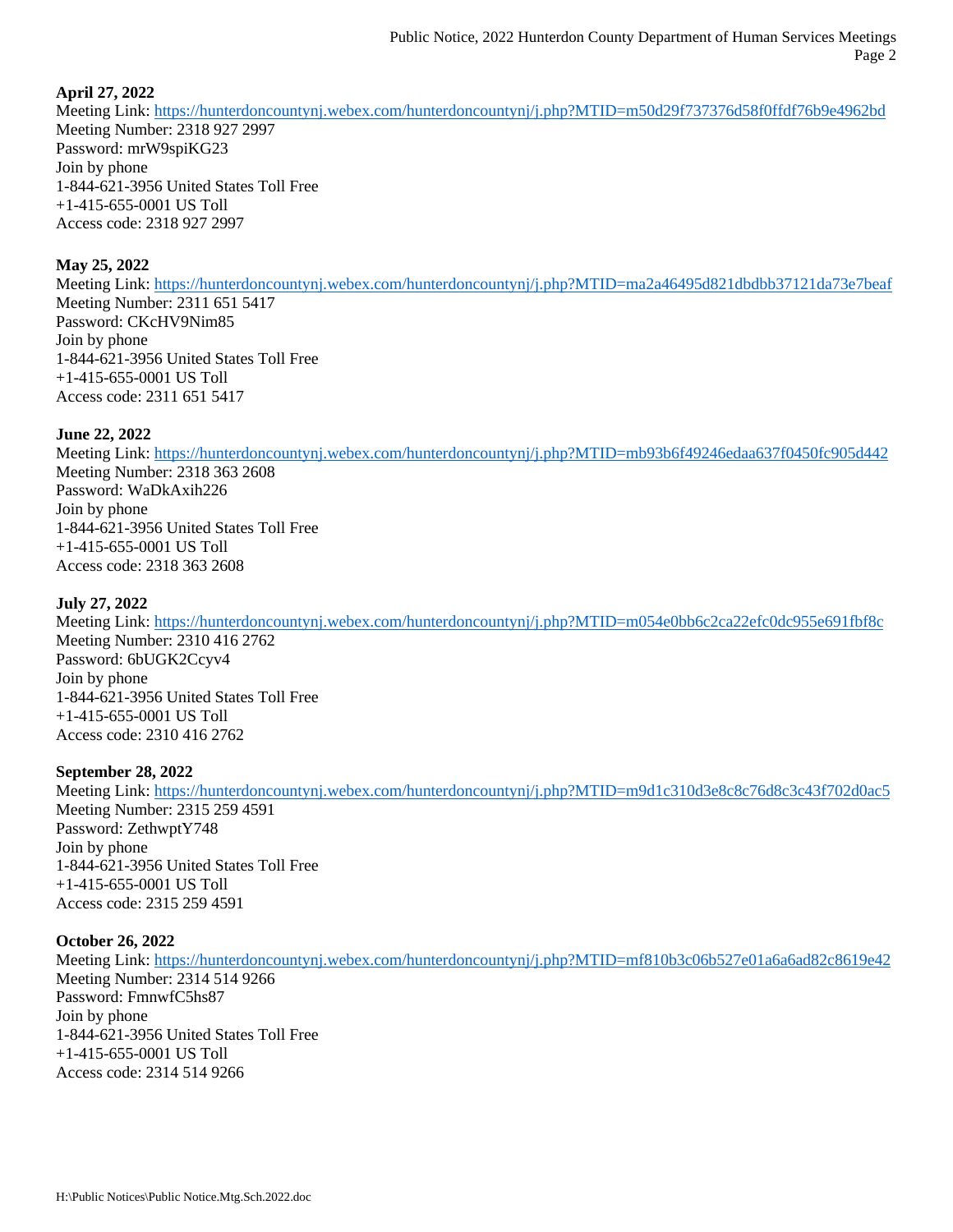# **Comprehensive Emergency Assistance System (CEAS)**

- Meets: Second Monday of January, then the third Monday of the months of March, June, September, October and December (no meetings in February, April, May, July, August and November) Time: 2:00 p.m.
- Place: Virtual meetings will be held per the schedule listed below.

### **January 10, 2022**

Meeting Link: <https://hunterdoncountynj.webex.com/hunterdoncountynj/j.php?MTID=m440314f13f63ac7aa45310fe042c3b6a> Meeting Number: 2301 971 8727 Password: WhFmgjxj527 Join by phone 1-844-621-3956 United States Toll Free +1-415-655-0001 US Toll Access code: 2301 971 8727

### **March 21, 2022**

Meeting Link: <https://hunterdoncountynj.webex.com/hunterdoncountynj/j.php?MTID=m9904e4dfee7bdf83a0174fbed92b81ff> Meeting Number: 2319 306 8562 Password: maEEA3S53iC Join by phone 1-844-621-3956 United States Toll Free +1-415-655-0001 US Toll Access code: 2319 306 8562

### **June 20, 2022**

Meeting Link: <https://hunterdoncountynj.webex.com/hunterdoncountynj/j.php?MTID=m46db7d3b649be5f7045ee6cc8fb7f3c3> Meeting Number: 2312 648 7304 Password: 87VpQjefpM2 Join by phone 1-844-621-3956 United States Toll Free +1-415-655-0001 US Toll Access code: 2312 648 7304

### **September 19, 2022**

Meeting Link: <https://hunterdoncountynj.webex.com/hunterdoncountynj/j.php?MTID=m38d0f7cda2022fb9d64a7c924ff4f928> Meeting Number: 2313 087 0150 Password: nJuGuTNB372 Join by phone 1-844-621-3956 United States Toll Free  $+1-415-655-0001$  US Toll Access code: 2313 087 0150

### **October 17, 2022**

Meeting Link:<https://hunterdoncountynj.webex.com/hunterdoncountynj/j.php?MTID=m0d4bea2682066376c503a562dbf5e136> Meeting Number: 2302 698 4582 Password: 2p9XEFXXg2u Join by phone 1-844-621-3956 United States Toll Free +1-415-655-0001 US Toll Access code: 2302 698 4582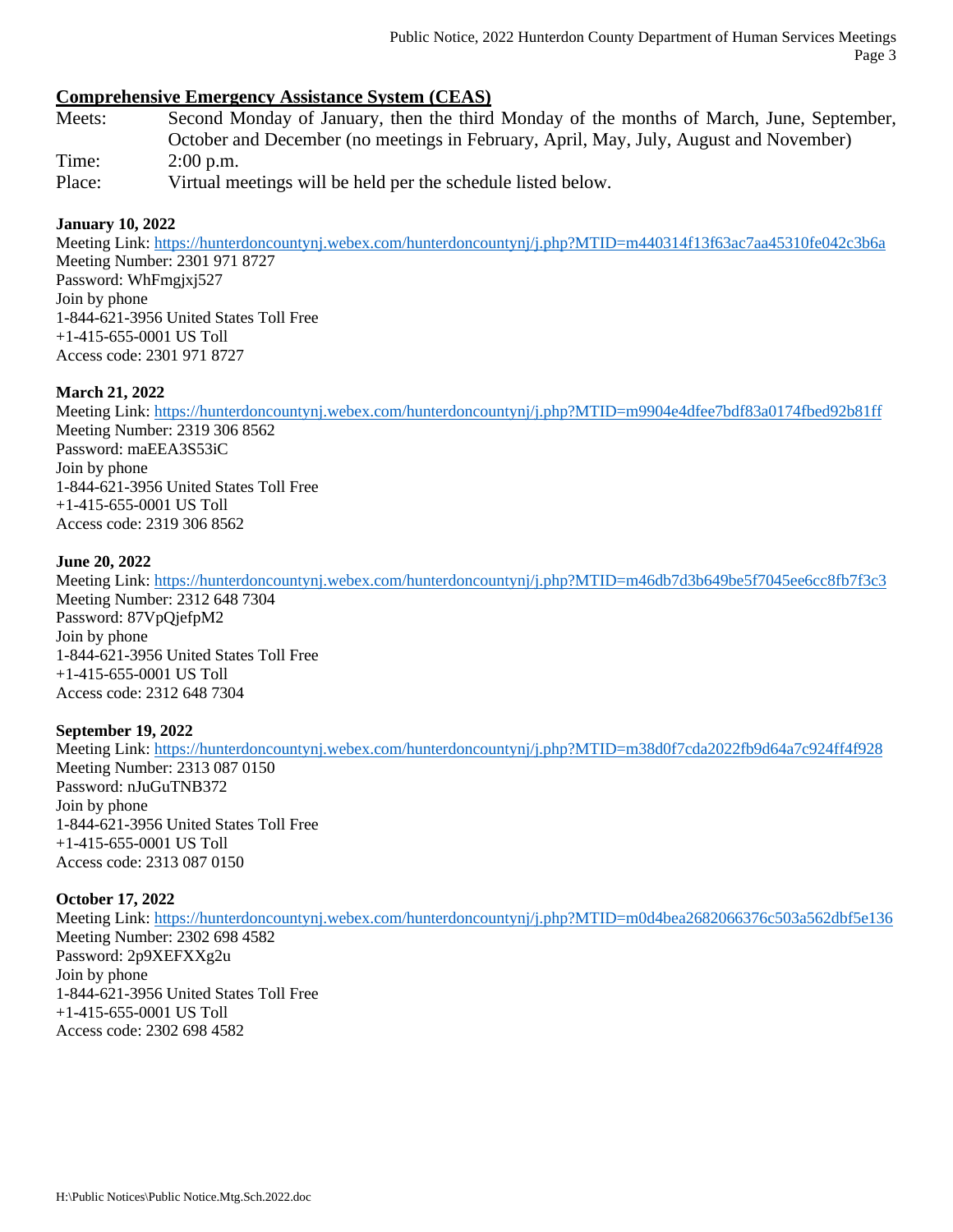## **December 19, 2022**

Meeting Link:<https://hunterdoncountynj.webex.com/hunterdoncountynj/j.php?MTID=m1991e518a442779607d964db5949d65f> Meeting Number: 2307 533 9755 Password: JcfK4fFxJ29 Join by phone 1-844-621-3956 United States Toll Free +1-415-655-0001 US Toll Access code: 2307 533 9755

# **County Alliance Steering Subcommittee (CASS)**

Meets: Second Wednesday of January, May, September and November Time: 3:30 p.m. Place: Virtual meetings will be held per the schedule listed below.

### **January 12, 2022**

Meeting Link:<https://hunterdoncountynj.webex.com/hunterdoncountynj/j.php?MTID=m962c7b0a4121e782fc08af68a0c7982b> Meeting Number: 2303 885 3195 Password: PVr7K64HmAr Join by phone 1-844-621-3956 United States Toll Free +1-415-655-0001 US Toll Access code: 2303 885 3195

### **May 11, 2022**

Meeting Link:<https://hunterdoncountynj.webex.com/hunterdoncountynj/j.php?MTID=me311f6b30a23656e14a8f415fdc5920b> Meeting Number: 2309 170 5527 Password: jCnhTtQF545 Join by phone 1-844-621-3956 United States Toll Free +1-415-655-0001 US Toll Access code: 2309 170 5527

### **September 14, 2022**

Meeting Link:<https://hunterdoncountynj.webex.com/hunterdoncountynj/j.php?MTID=m5eeeda6d5df1a143a73f5f8f10ca359c> Meeting Number: 2317 259 4369 Password: mwJMqmbJ592 Join by phone 1-844-621-3956 United States Toll Free +1-415-655-0001 US Toll Access code: 2317 259 4369

### **November 9, 2022**

Meeting Link:<https://hunterdoncountynj.webex.com/hunterdoncountynj/j.php?MTID=md78b68f3a775345c33f46152036063f8> Meeting Number: 2314 375 2550 Password: UzYHq9dr5U3 Join by phone 1-844-621-3956 United States Toll Free +1-415-655-0001 US Toll Access code: 2314 375 2550

# **Local Advisory Committee on Alcoholism and Drug Abuse (LACADA)**

Meets: Third Wednesday of January, March, May, September, and the first Wednesday of November (five times per year). The committee may also meet in June and October if needed. Time 2:30 p.m. Place: Virtual meetings will be held per the schedule listed below.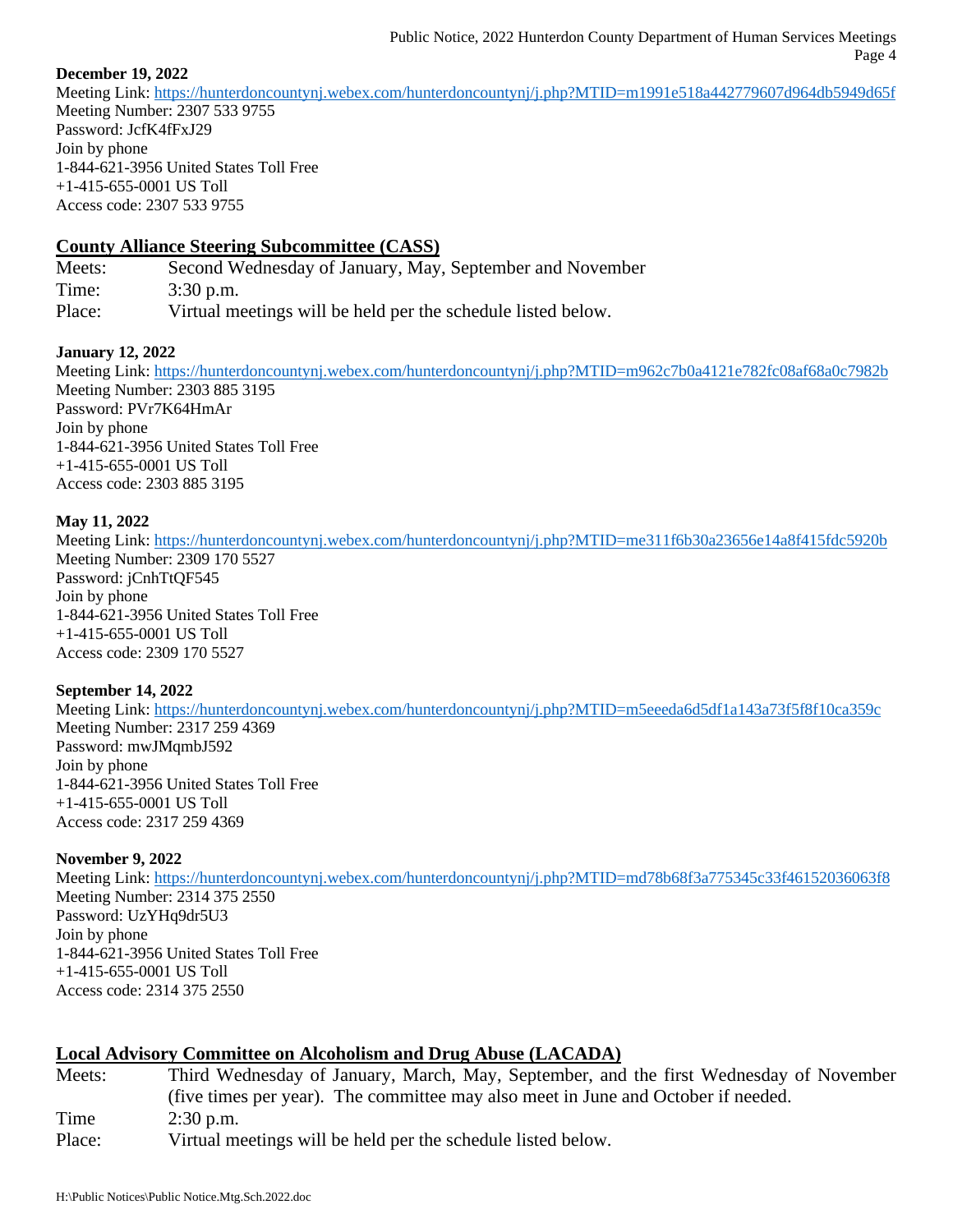## **January 19, 2022**

Meeting Link:<https://hunterdoncountynj.webex.com/hunterdoncountynj/j.php?MTID=mefa9bda48e4c0e1963995f95b64742a1> Meeting Number: 2306 113 3147 Password: g2RubDJdG59 Join by phone 1-844-621-3956 United States Toll Free +1-415-655-0001 US Toll Access code: 2306 113 3147

## **March 16, 2022**

Meeting Link:<https://hunterdoncountynj.webex.com/hunterdoncountynj/j.php?MTID=m3232f3014b2e524f9ce10236b281c940> Meeting Number: 2315 904 7600 Password: hjM9xMTQa75 Join by phone 1-844-621-3956 United States Toll Free +1-415-655-0001 US Toll Access code: 2315 904 7600

## **May 18, 2022**

Meeting Link:<https://hunterdoncountynj.webex.com/hunterdoncountynj/j.php?MTID=m752dbe7026d87f44e5ab0f3f92580a99> Meeting Number: 2316 954 6706 Password: nR6pPsPw9z5 Join by phone 1-844-621-3956 United States Toll Free +1-415-655-0001 US Toll Access code: 2316 954 6706

### **September 21, 2022**

Meeting Link:<https://hunterdoncountynj.webex.com/hunterdoncountynj/j.php?MTID=m0164fb2f8f437e79e61f0af7b83d2646> Meeting Number: 2307 506 2048 Password: MTimRRjS289 Join by phone 1-844-621-3956 United States Toll Free +1-415-655-0001 US Toll Access code: 2307 506 2048

### **November 2, 2022**

Meeting Link:<https://hunterdoncountynj.webex.com/hunterdoncountynj/j.php?MTID=m98e2ccb4cb336d9145625b2cf28460d0> Meeting Number: 2311 724 1304 Password: RPpMJs2RE64 Join by phone 1-844-621-3956 United States Toll Free +1-415-655-0001 US Toll Access code: 2311 724 1304

# **Mental Health Board (MHB)**

Meets: First Thursday of the month, January to December (no meeting in July and August) Time: 5:30 p.m. Place: Virtual meetings will be held per the schedule listed below.

### **January 6, 2022**

Meeting Link:<https://hunterdoncountynj.webex.com/hunterdoncountynj/j.php?MTID=m8171b1de6fc8493c9f01fad223b0ed67> Meeting Number: 2316 439 4495 Password: dFWS2BMCi23 Join by phone 1-844-621-3956 United States Toll Free +1-415-655-0001 US Toll Access code: 2316 439 4495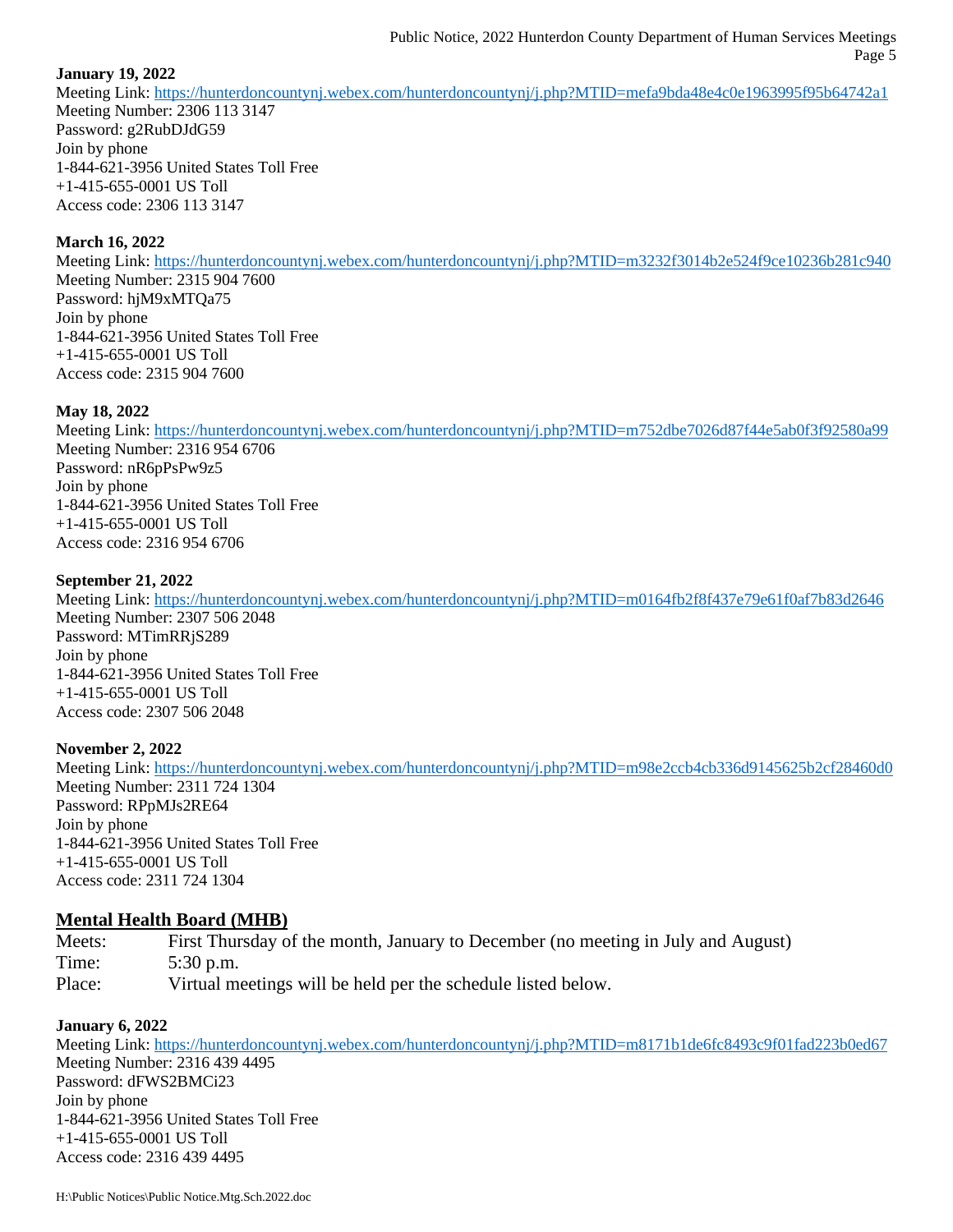## **February 3, 2022**

Meeting Link:<https://hunterdoncountynj.webex.com/hunterdoncountynj/j.php?MTID=m2495cb1ebc393317d67f17a2ec51aa7b> Meeting Number: 2308 611 6919 Password: r386mC2fmUY Join by phone 1-844-621-3956 United States Toll Free +1-415-655-0001 US Toll Access code: 2308 611 6919

### **March 3, 2022**

Meeting Link:<https://hunterdoncountynj.webex.com/hunterdoncountynj/j.php?MTID=ma58030e57696eb706145932ddf2d6e43> Meeting Number: 2315 848 0684 Password: mJPDAuZt333 Join by phone 1-844-621-3956 United States Toll Free +1-415-655-0001 US Toll Access code: 2315 848 0684

### **April 7, 2022**

Meeting Link:<https://hunterdoncountynj.webex.com/hunterdoncountynj/j.php?MTID=m83ef7dbd89802c1686388f3aff57bf43> Meeting Number: 2318 114 9862 Password: GvshDEiR355 Join by phone 1-844-621-3956 United States Toll Free +1-415-655-0001 US Toll Access code: 2318 114 9862

## **May 5, 2022**

Meeting Link:<https://hunterdoncountynj.webex.com/hunterdoncountynj/j.php?MTID=m5a14eb0c843d8675c08cbbbef5d98c2e> Meeting Number: 2315 388 4060 Password: 68TMjmSieC6 Join by phone 1-844-621-3956 United States Toll Free +1-415-655-0001 US Toll Access code: 2315 388 4060

### **June 2, 2022**

Meeting Link:<https://hunterdoncountynj.webex.com/hunterdoncountynj/j.php?MTID=mfb80019bc555c6b75b09ed689dbd27de> Meeting Number: 2309 822 7906 Password: 3NBjPgtm9w4 Join by phone 1-844-621-3956 United States Toll Free +1-415-655-0001 US Toll Access code: 2309 822 7906

### **September 1, 2022**

Meeting Link:<https://hunterdoncountynj.webex.com/hunterdoncountynj/j.php?MTID=m6c175d14ac8143fd0f9a816d8e600ba6> Meeting Number: 2315 170 8476 Password: tYa2Brjpu63 Join by phone 1-844-621-3956 United States Toll Free +1-415-655-0001 US Toll Access code: 2315 170 8476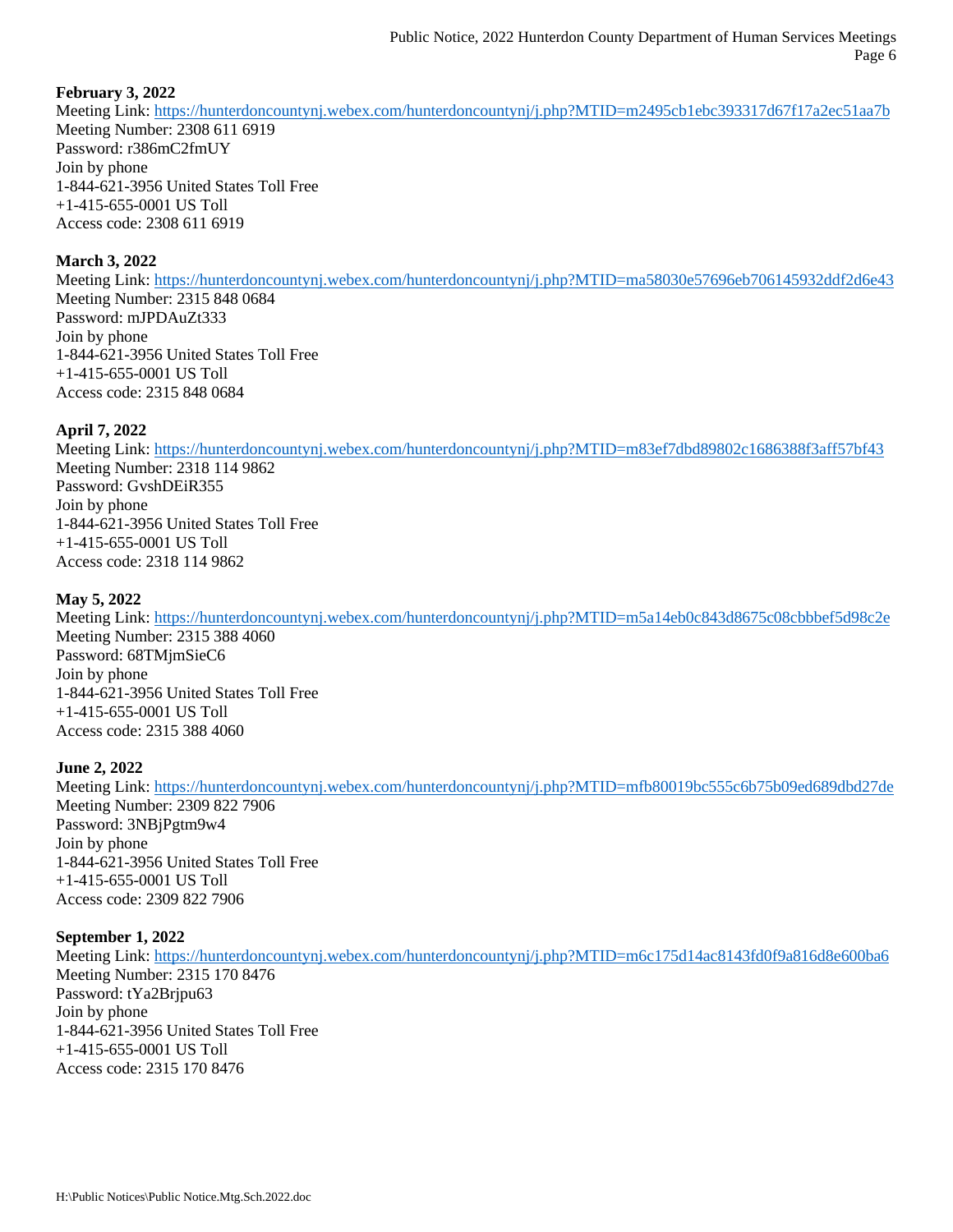## **October 6, 2022**

Meeting Link:<https://hunterdoncountynj.webex.com/hunterdoncountynj/j.php?MTID=mc8e6727b1f4f3ffa92cd11675fbdabde> Meeting Number: 2309 124 8704 Password: gcPaFQZx539 Join by phone 1-844-621-3956 United States Toll Free +1-415-655-0001 US Toll Access code: 2309 124 8704

### **November 3, 2022**

Meeting Link:<https://hunterdoncountynj.webex.com/hunterdoncountynj/j.php?MTID=mbb385a38dd9cd1bab5eb7114b65ba3b0> Meeting Number: 2317 939 5680 Password: uWkzvH9fg87 Join by phone 1-844-621-3956 United States Toll Free +1-415-655-0001 US Toll Access code: 2317 939 5680

### **December 1, 2022**

Meeting Link: <https://hunterdoncountynj.webex.com/hunterdoncountynj/j.php?MTID=ma0bb299e9a618a2b7167faf89140cb02> Meeting Number: 2301 725 9779 Password: 2YcxJC8cT9f Join by phone 1-844-621-3956 United States Toll Free +1-415-655-0001 US Toll Access code: 2301 725 9779

# **Professional Advisory Committee (PAC) (of the Mental Health Board) And Professional Advisory Committee on Alcoholism and Drug Abuse (PACADA)**

Meets: Third Thursday of January, March, May, July, September, November Time: 1:00 p.m. Place: Virtual meetings will be held per the schedule listed below.

### **January 20, 2022**

Meeting Link:<https://hunterdoncountynj.webex.com/hunterdoncountynj/j.php?MTID=mcc64ef41dd7aa232ec2d50bda3767cbe> Meeting Number: 2303 401 7669 Password: 48hM9TEiDRD Join by phone 1-844-621-3956 United States Toll Free  $+1-415-655-0001$  US Toll Access code: 2303 401 7669

### **March 17, 2022**

Meeting Link:<https://hunterdoncountynj.webex.com/hunterdoncountynj/j.php?MTID=md03f2de515b34d4908515d8f9565f75c> Meeting Number: 2314 959 5051 Password: WTgbjQQX436 Join by phone 1-844-621-3956 United States Toll Free +1-415-655-0001 US Toll Access code: 2314 959 5051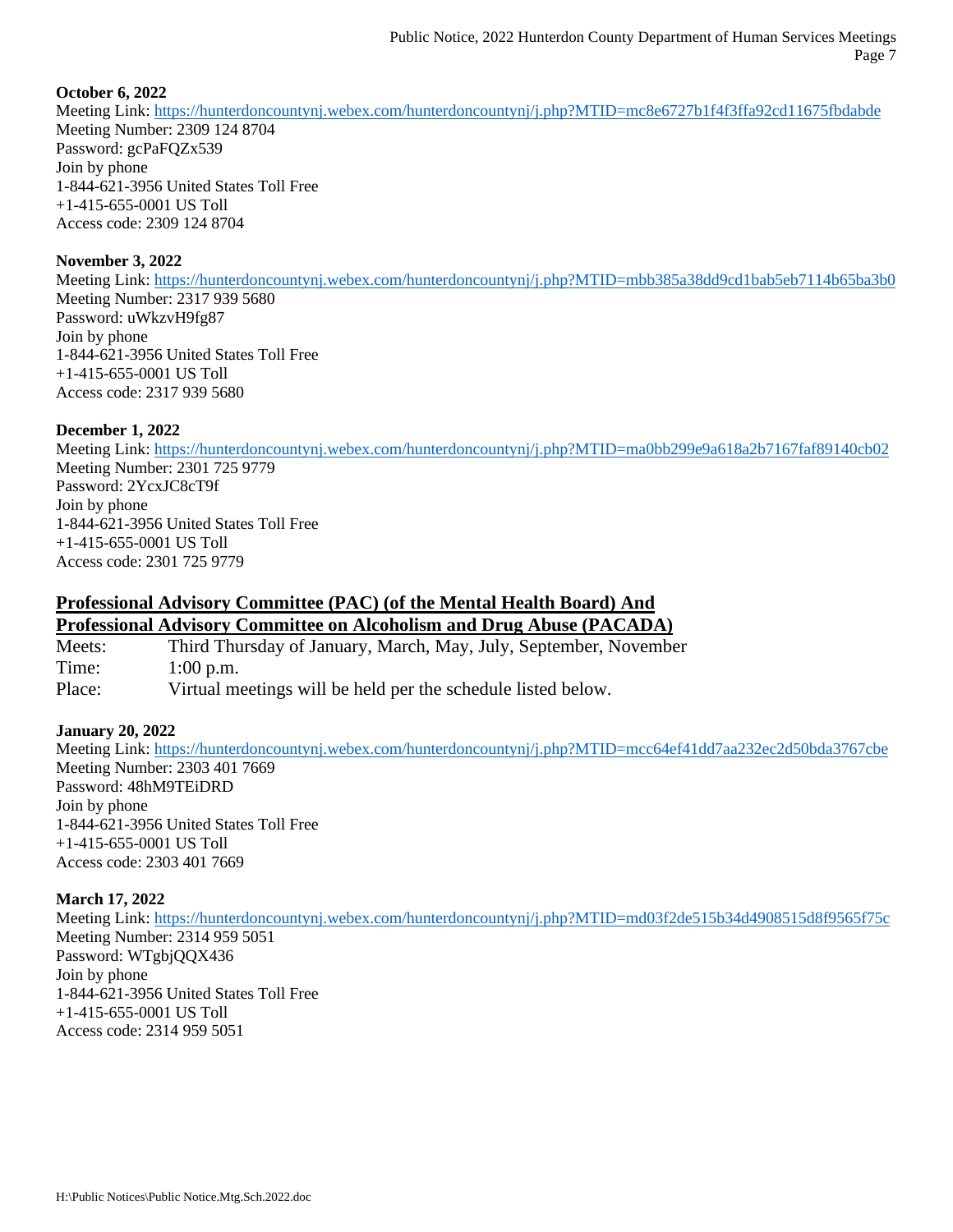## **May 19, 2022**

Meeting Link:<https://hunterdoncountynj.webex.com/hunterdoncountynj/j.php?MTID=mac646f1e7a7fe75a3fcf3922cb06cd55> Meeting Number: 2316 551 9410 Password: fsJmg3NHV89 Join by phone 1-844-621-3956 United States Toll Free +1-415-655-0001 US Toll Access code: 2316 551 9410

## **July 21, 2022**

Meeting Link: <https://hunterdoncountynj.webex.com/hunterdoncountynj/j.php?MTID=m375815c29bb5d00bc18fba08dbfafde1> Meeting Number: 2318 180 8383 Password: SYtHjRUi666 Join by phone 1-844-621-3956 United States Toll Free +1-415-655-0001 US Toll Access code: 2318 180 8383

### **September 15, 2022**

Meeting Link:<https://hunterdoncountynj.webex.com/hunterdoncountynj/j.php?MTID=meb08e1e3a5a5f12c08afb8fa3cb9ca46> Meeting Number: 2309 250 6321 Password: 2Pi98UH7pCx Join by phone 1-844-621-3956 United States Toll Free +1-415-655-0001 US Toll Access code: 2309 250 6321

## **November 17, 2022**

Meeting Link:<https://hunterdoncountynj.webex.com/hunterdoncountynj/j.php?MTID=m464b2a926b6cbf496e6d34c725a82dfd> Meeting Number: 2315 564 3646 Password: Wvm9msPvE64 Join by phone 1-844-621-3956 United States Toll Free +1-415-655-0001 US Toll Access code: 2315 564 3646

# **Transportation Advisory Committee (TAC)**

Meets: Second Wednesday of January, March, May, July, September and November. Time: 1:30 p.m. Place: Virtual meetings will be held per the schedule listed below.

### **January 12, 2022**

Meeting Link:<https://hunterdoncountynj.webex.com/hunterdoncountynj/j.php?MTID=m0992af0dda52b5ad7c849fa2e1d2cd4e> Meeting Number: 2307 266 3715 Password: JXgm5vfGt46 Join by phone 1-844-621-3956 United States Toll Free +1-415-655-0001 US Toll Access code: 2307 266 3715

### **March 9, 2022**

H:\Public Notices\Public Notice.Mtg.Sch.2022.doc Meeting Link:<https://hunterdoncountynj.webex.com/hunterdoncountynj/j.php?MTID=m15e284c751d046f3d6a5de37edb99571> Meeting Number: 2302 907 2813 Password: mEHqR9d8s3P Join by phone 1-844-621-3956 United States Toll Free +1-415-655-0001 US Toll Access code: 2302 907 2813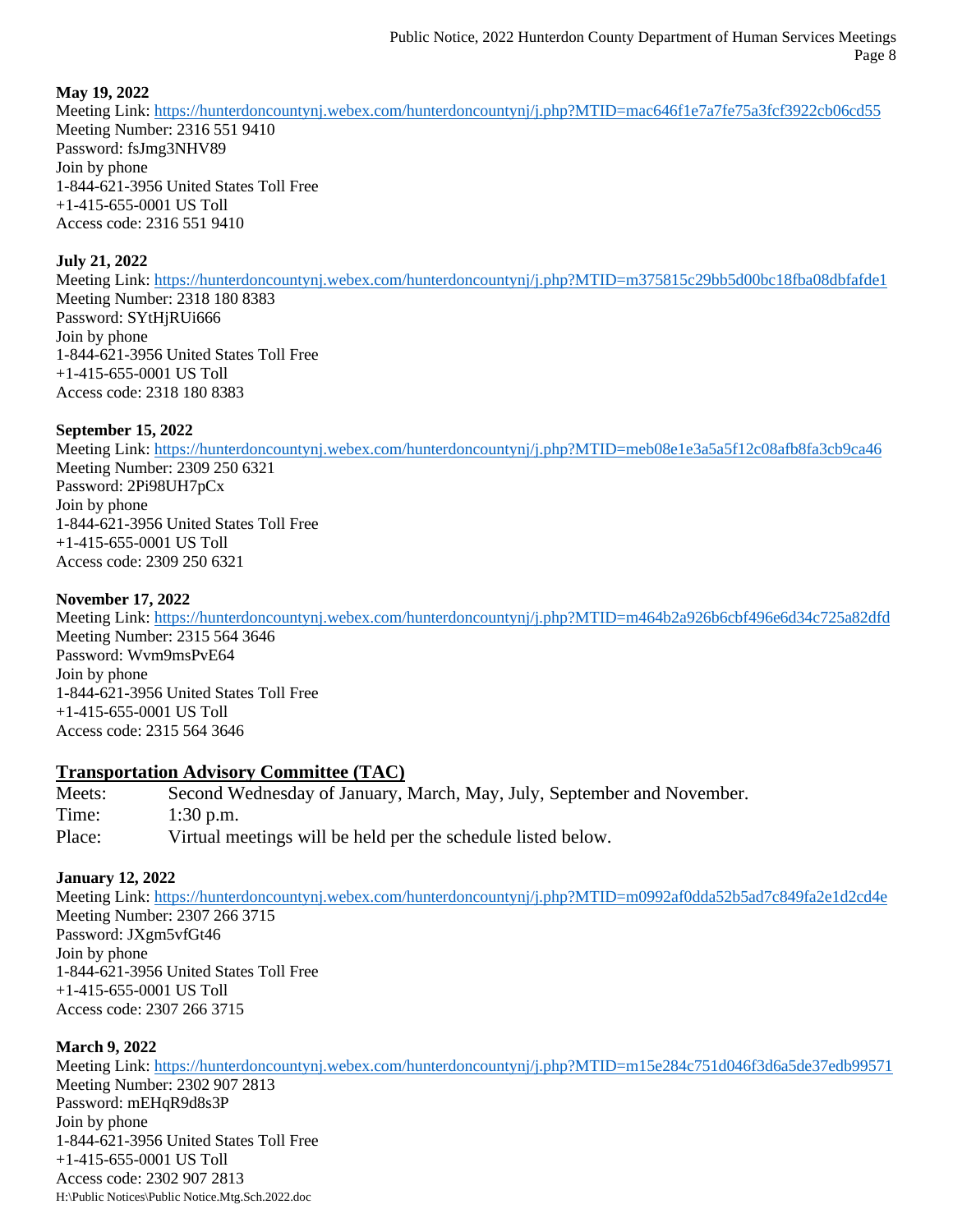## **May 11, 2022**

Meeting Link:<https://hunterdoncountynj.webex.com/hunterdoncountynj/j.php?MTID=mb0a22d1cf5fd995a95479f8fa18a17a7> Meeting Number: 2304 473 6905 Password: q3uGmEPUj42 Join by phone 1-844-621-3956 United States Toll Free +1-415-655-0001 US Toll Access code: 2304 473 6905

### **July 13, 2022**

Meeting Link:<https://hunterdoncountynj.webex.com/hunterdoncountynj/j.php?MTID=md633d6e842bb243a51f39068ee9ebfcf> Meeting Number: 2308 911 5531 Password: MTngr4A4ZM6 Join by phone 1-844-621-3956 United States Toll Free +1-415-655-0001 US Toll Access code: 2308 911 5531

### **September 14, 2022**

Meeting Link:<https://hunterdoncountynj.webex.com/hunterdoncountynj/j.php?MTID=m0e39d1e893676cf29bb1b59793b9cc72> Meeting Number: 2309 321 0353 Password: bDpJpQgt335 Join by phone 1-844-621-3956 United States Toll Free +1-415-655-0001 US Toll Access code: 2309 321 0353

### **November 9, 2022**

Meeting Link:<https://hunterdoncountynj.webex.com/hunterdoncountynj/j.php?MTID=mb916493cdc93a81e7fcb045e5bbc2c2d> Meeting Number: 2301 481 1090 Password: eUjNi9F6iA8 Join by phone 1-844-621-3956 United States Toll Free +1-415-655-0001 US Toll Access code: 2301 481 1090

### **Youth Services Commission (YSC)**

Meets: First Wednesday of every other month (no meetings in February, April, June, August, October and December) Time: 12:30 p.m. Place: Virtual meetings will be held per the schedule listed below.

### **January 5, 2022**

Meeting Link:<https://hunterdoncountynj.webex.com/hunterdoncountynj/j.php?MTID=me4822e46bd618e5e13bddc2a3afc3ab1> Meeting Number: 2303 218 3861 Password: VRnwnYuQ633 Join by phone 1-844-621-3956 United States Toll Free +1-415-655-0001 US Toll Access code: 2303 218 3861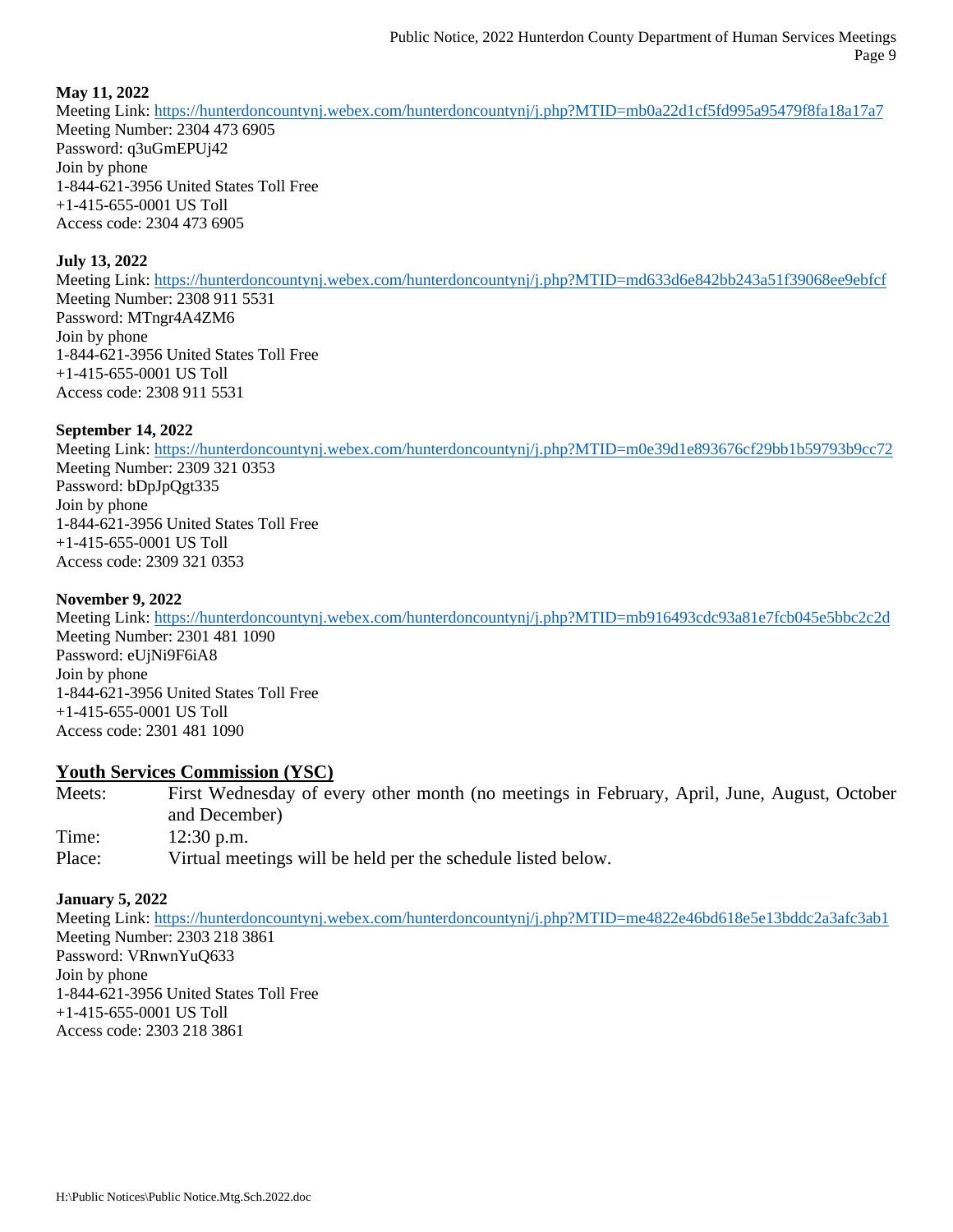## **March 2, 2022**

Meeting Link: <https://hunterdoncountynj.webex.com/hunterdoncountynj/j.php?MTID=ma3af07401bbaa386a06cea4f116687b4> Meeting Number: 2304 859 6623 Password: s9JuGX5GDE7 Join by phone 1-844-621-3956 United States Toll Free +1-415-655-0001 US Toll Access code: 2304 859 6623

### **May 4, 2022**

Meeting Link:<https://hunterdoncountynj.webex.com/hunterdoncountynj/j.php?MTID=ma2a4825c4926c978352f179bd13e9389> Meeting Number: 2308 116 8453 Password: u5ZmNuh2685 Join by phone 1-844-621-3956 United States Toll Free +1-415-655-0001 US Toll Access code: 2308 116 8453

### **July 6, 2022**

Meeting Link:<https://hunterdoncountynj.webex.com/hunterdoncountynj/j.php?MTID=m3623aca8b11a662ff5d912abb2613dd0> Meeting Number: 2319 415 1364 Password: AMeWaJD92Q7 Join by phone 1-844-621-3956 United States Toll Free +1-415-655-0001 US Toll Access code: 2319 415 1364

### **September 7, 2022**

Meeting Link:<https://hunterdoncountynj.webex.com/hunterdoncountynj/j.php?MTID=m4f47fe187a9e571b93bc045bc047d849> Meeting Number: 2302 200 7754 Password: TBcFQdJ94m3 Join by phone 1-844-621-3956 United States Toll Free +1-415-655-0001 US Toll Access code: 2302 200 7754

### **November 2, 2022**

Meeting Link: <https://hunterdoncountynj.webex.com/hunterdoncountynj/j.php?MTID=m4335e8f86585c422521ab4fa7a32c462> Meeting Number: 2308 503 6603 Password: dDYUdPmP337 Join by phone 1-844-621-3956 United States Toll Free +1-415-655-0001 US Toll Access code: 2308 503 6603

# **Advisory Council to the Hunterdon County Division of Senior, Disabilities & Veterans Services**

Meets: Second Tuesday of the months of March, June, September, and December Time: 8:30 a.m. Place: Virtual meetings will be held per the schedule listed below.

### **March 8, 2022**

H:\Public Notices\Public Notice.Mtg.Sch.2022.doc Meeting Link: <https://hunterdoncountynj.webex.com/hunterdoncountynj/j.php?MTID=me3b460c72137331674f3ebf57650a8be> Meeting Number: 2301 540 7323 Password: UMdjZr9K7p4 Join by phone 1-844-621-3956 United States Toll Free +1-415-655-0001 US Toll Access code: 2301 540 7323